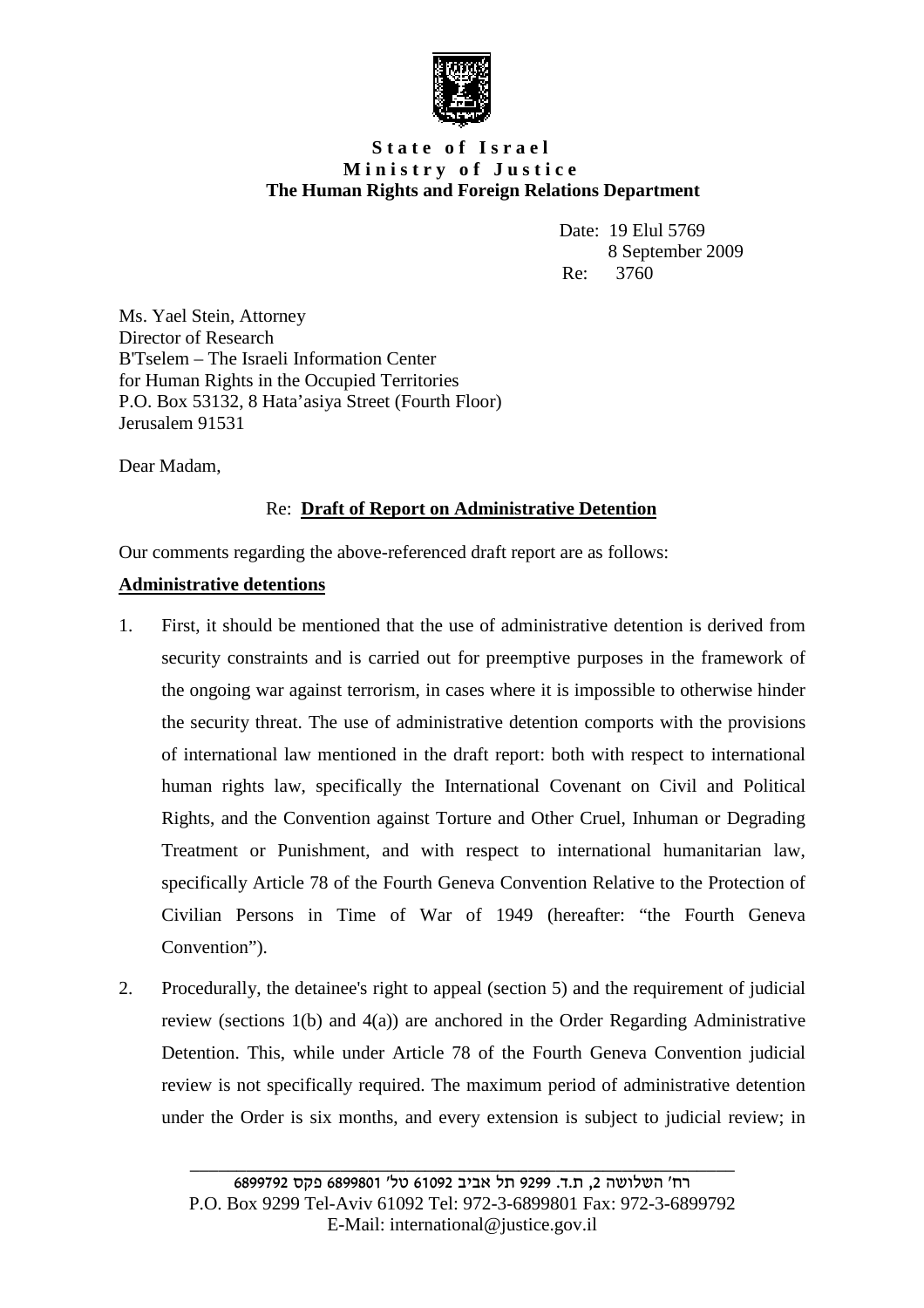practice, therefore, judicial review is held once every six months. All in accordance with the requirements of the said Article 78.

- 3. Substantively, while the accepted interpretation of Article 78 permits a person to be held in administrative detention in a wide variety of cases, including for reasons relating to the person's activity, knowledge, or traits – and even his/her age, in certain situations – Israel's practice in this context is much more restricted, where a person is held in administrative detention only when he poses an individual threat*,* contrary to what the draft report contends.
- 4. Therefore, in the course of judicial review, the court examines all the evidentiary material relating to the detainee, including the extent to which the material is up-todate. In this context, the contention that the similar wording of court documents indicates a lack of exercise of judicial discretion is utterly rejected, as these are court documents that are intended to conform to the language of the relevant order; accordingly, their language is similar. Since administrative detention is an anticipative measure – contrary to criminal punishment, which refers to past occurrences – where the existing evidence do not indicate that the detainee poses a threat at the present time, he is released.
- 5. Accordingly, in practice, in the vast majority of cases, the duration of an administrative detention does not exceed two years (and in many instances, less than that; actually, there are currently only 36 administrative detainees who have been held in administrative detention for a (consecutive) period of more than two years). This length of time, which is shorter than the period of incarceration that, most likely, would have been imposed on the detainee had he been prosecuted in a regular criminal proceeding, proves that the decision to use the measure of administrative detention is based solely on the inability to reveal evidence. Only in exceptional cases is the detainee held for a longer period, and this, as stated, only when the evidentiary material supports it.
- 6. Furthermore, Israel takes many measures to reduce, to the extent possible, the use of administrative detention*.* Administrative detention is used as a measure of last resort when no other alternative exists to remove persons engaged in terrorism, where significant evidence indicates that the person in question poses a real and imminent security threat to the security of the area and the public. In seeking to ensure that all efforts are made to exhaust the criminal-proceeding framework, every detainee undergoes, shortly following his arrest, a criminal investigation either by the Israel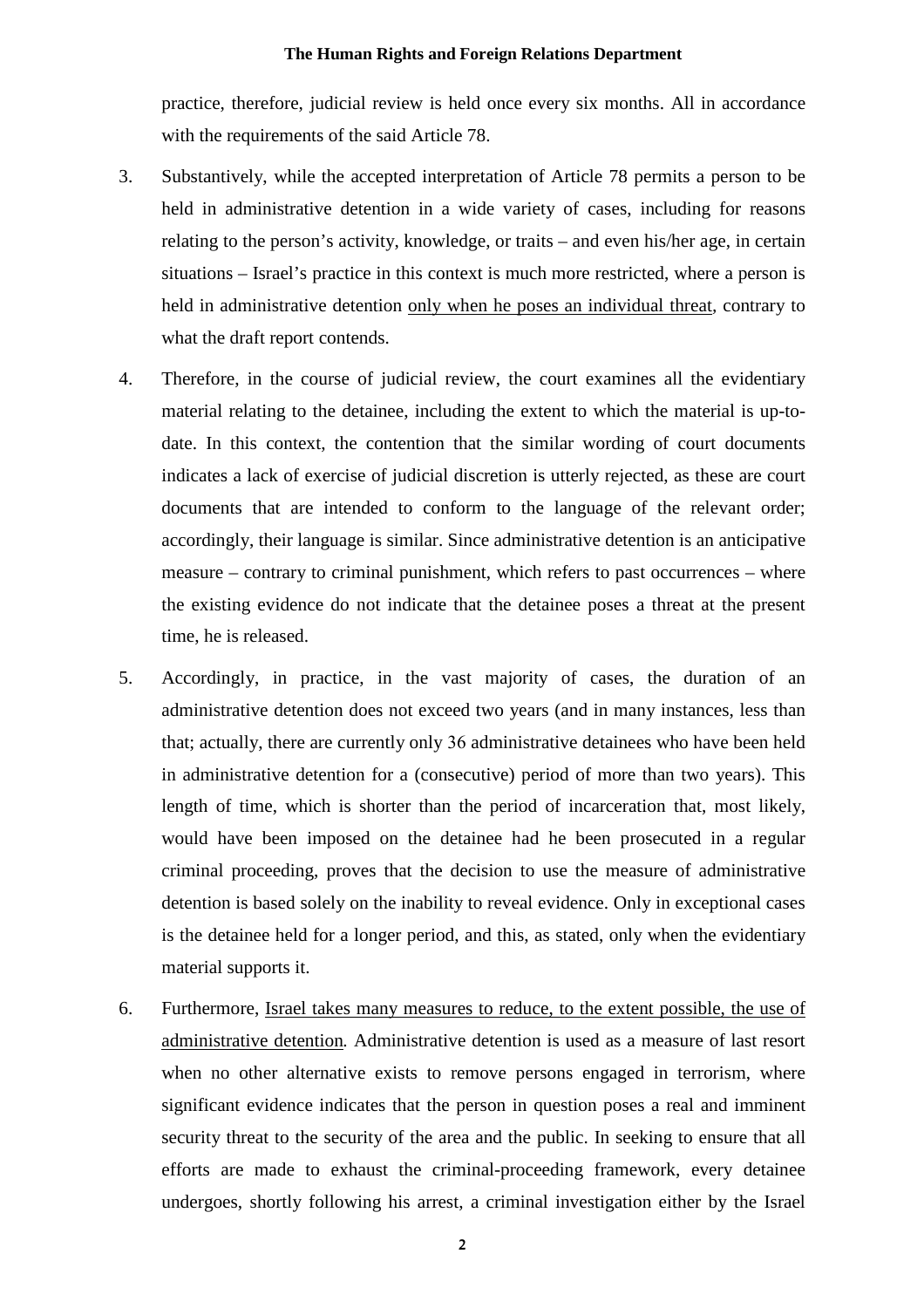Police or by the Israel Security Agency (ISA), aimed at obtaining admissible evidence. The results of the criminal interrogation are forwarded to the military prosecution in the area to examine the possibility of filing an indictment. Only in cases in which the prosecution concludes that it is impossible to prosecute the detainee on criminal charges is an examination made to determine whether the administrative detention channel can be implemented.

- 7. The Military Advocate General's Office monitors all of the administrative detention procedures, and examines the need for administrative detention in light of the threat that the person poses and the evidentiary material that exists in the matter. In relevant cases, the matter is also brought to senior officials in the Ministry of Justice and in the State Attorney's Office for examination. All these actions precede the judicial review itself.
- 8. Moreover, in the framework of judicial review itself, and contrary to the contention made in the draft report, there is substantial review of the procedure, thus for example, in 2008, 2,277 orders were heard, of these, in 1,028 orders (45 percent) the detention period was reduced and some 154 orders (6.7 percent) were cancelled. In addition, of the 527 appeals that were accepted regarding administrative detention in 2008, 273 were appeals filed by the defense. Furthermore, in recent years, several fundamental decisions were made, among them establishing the possibility of holding a hearing before an expanded judicial panel on essential questions, as well as authorizing the military courts to approve orders in a limited manner while restricting the authority of the military commander to repeat the use of this means. In addition to the supervision in the framework of the military judicial system, there is additional supervision and review in the form of petitions to the High Court of Justice, which are frequently filed against decisions of the Military Court of Appeals.
- 9. Also, contrary to the information presented in the draft report, the judicial review must be carried out by a judge holding a rank of captain, at least.<sup>1</sup> In the past two years, a senior judge holding the rank of lieutenant colonel coordinates the judicial review in the court of first instance.
- 10. Regarding the presence of a representative of the ISA during court hearings, it should be noted that it is the practice of the military courts, at all levels, that in cases in which claims are raised by the defense concerning intelligence information, and the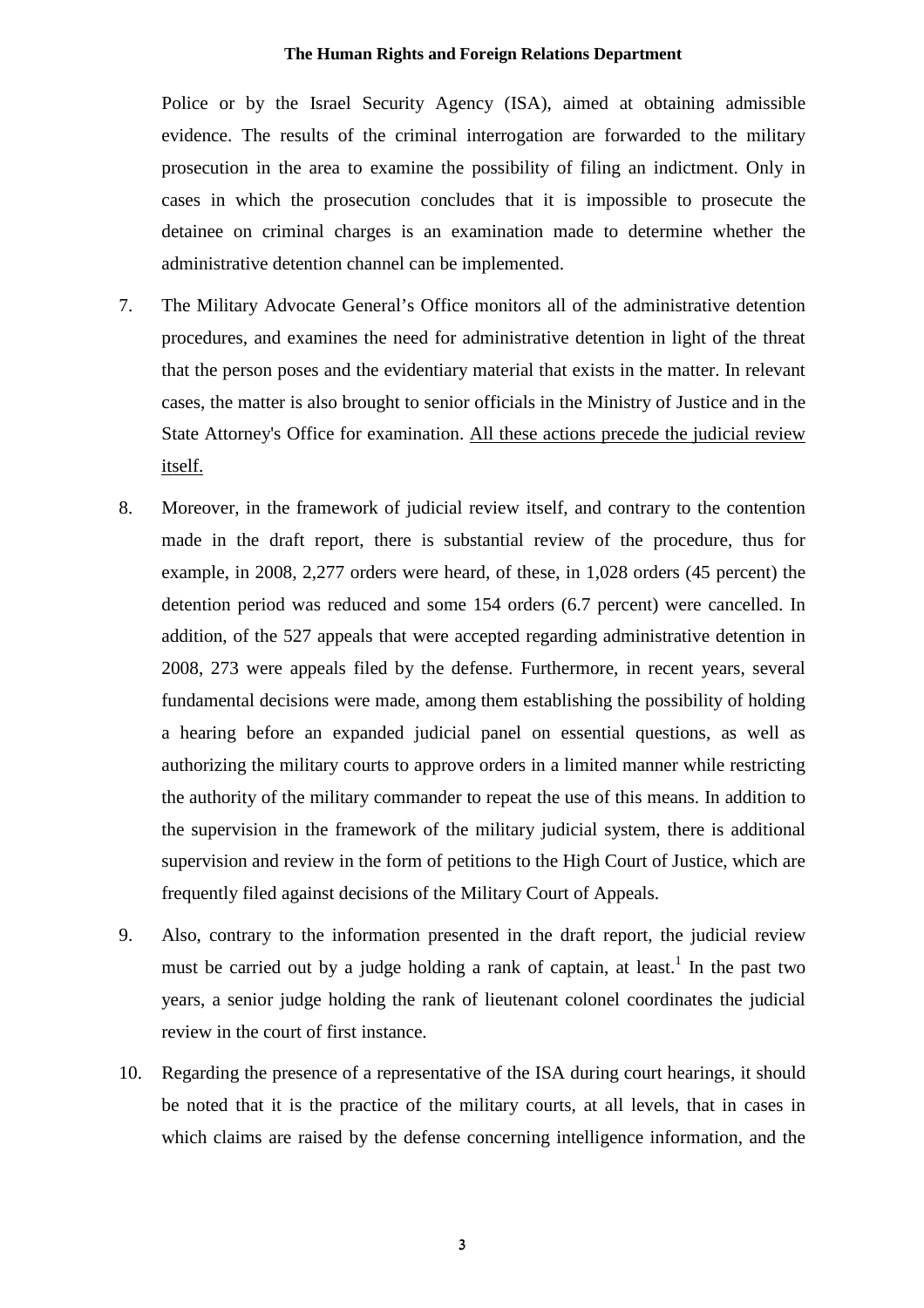answers provided by the prosecution are not deemed satisfactory by the Court, the Court summons an ISA representative to appear at the proceedings and provide clarification and answers as necessary.

- 11. As also noted in the draft report, the Supreme Court, in its rulings over the years, has emphasized the exceptionality of the means of administrative detention, and the need to use it only when the circumstances absolutely require so.<sup>2</sup> Needless to mention that the Military Advocate General's Office strictly complies with Supreme Court's rulings and the principles outlined therein, and that the possibility of transferring a detainee from administrative detention procedures to criminal procedures is constantly considered – even for a lesser offense than the one for which the person was initially detained. Indeed, this is accomplished in many cases, upon the finding of evidence that can be revealed in court for the purpose of the criminal prosecution.
- 12. The Supreme Court addressed the use of privileged evidence in administrative detention proceedings, stating:

"[R]eliance on inadmissible administrative evidence and on privileged material for reasons of state security lies at the heart of administrative detention, since had there been sufficient admissible evidence that could have been shown to the detainee and brought before the court, in general the measure of holding a criminal trial should be chosen […] There is no doubt that a proceeding that is held ex parte for the sake of presenting privileged evidence to the court has many deficiencies. But the security position in which we find ourselves in view of the persistent hostilities against the security of the State of Israel requires the use of tools of this kind when making a detention order under the Internment of Unlawful Combatants Law, the Emergency Powers (Detentions) Law or the security legislation in areas under military control[…]"3

13. It should also be noted that the steady decline in the number of administrative detainees, a decline that is mentioned in the draft report as well, also testifies to the efforts made by law-enforcement authorities to minimize the use of administrative

<sup>&</sup>lt;sup>1</sup> Section 4(a) of the Order Regarding Administrative Detention (Temporary Provision) [Consolidated Version] (Judea and Samaria) (No. 1591), 5767 – 2007.<br>
<sup>2</sup> HCJ 11006/04, *Kadri v. Commander of IDF Forces in Judea and Samaria*. Tak-El 2004 (4) 3109: Ad. D.A 7/94, *Ben* 

*Yosef v. The State of Israel*, Tak-El 94 (3) 1582; HCJ 554/81, *Beransa v. OC Central Command,* IsrSC 36 (4) 247; HCJ 3239/02, *Marab v. Commander of IDF Forces in Judea and Samaria,* IsrSC 57 (2) 349; HCJ 11026/05, *A. v. Commander*

*HCJ* 6659/06, *A. and B. v. State of Israel, par.* 43.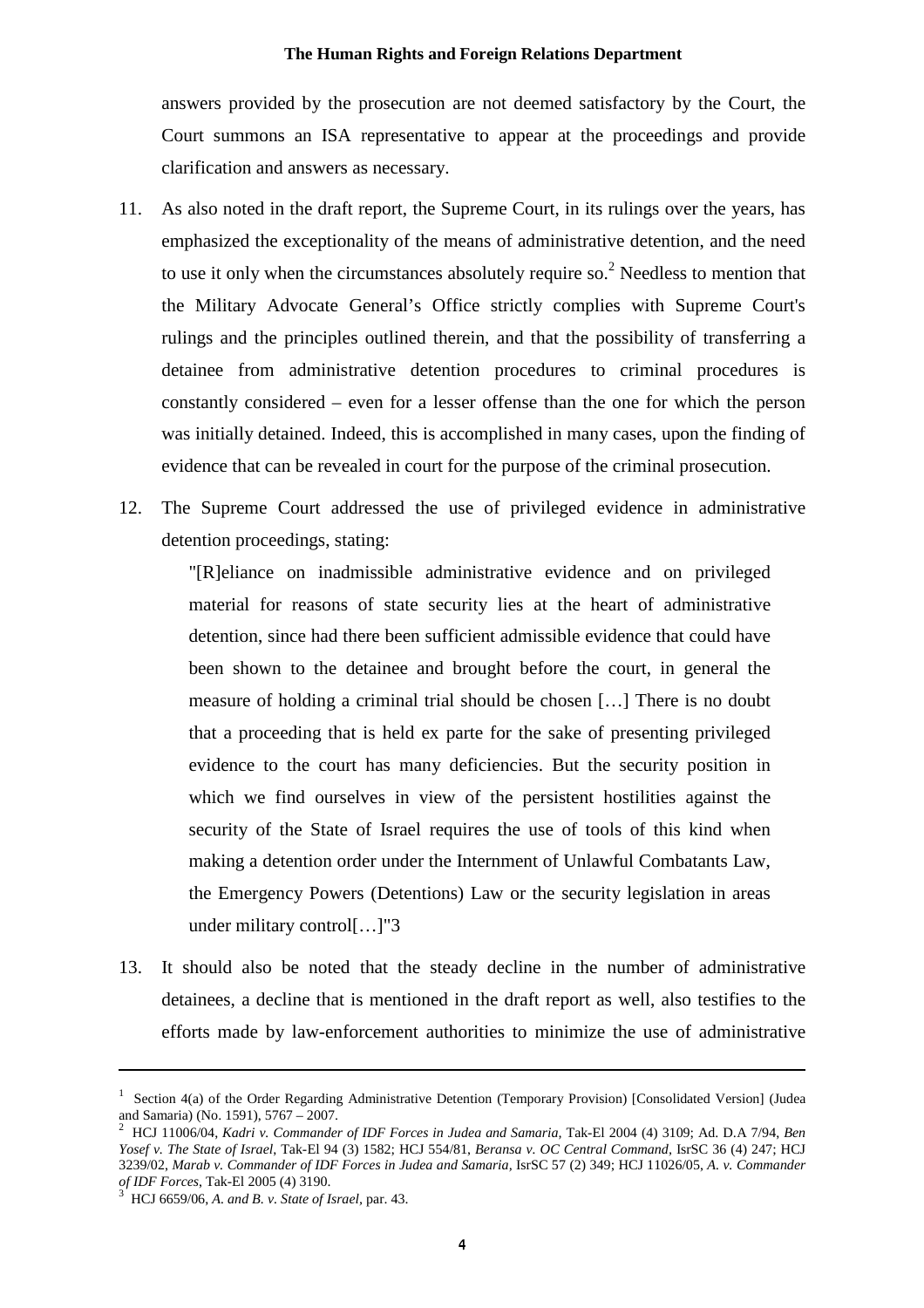detention, efforts that are, of course, contingent on the security situation in Judea and Samaria. Moreover, the small number of administrative detainees which currently constitutes 4.83 percent (364) of all the security related detainees, of which there are now 7,522, clearly indicates the limited use of administrative detention and the clear preference for criminal prosecutions in matters relating to terrorist activity.

14. Regarding the use of administrative detention in the case of minors, it should be noted that such occurrences are extremely unusual, and are taken only in extreme cases and under close supervision of the Military Advocate General's Office. Regarding the holding of minors in administrative detention, it must be noted that minors are held in a detention facility operated by the Israeli Prisons Service, and that separation of minors from adult detainees is required by the directives and is fully implemented the draft report does not contend otherwise. Indeed, at detention facilities operated by the IDF (including facilities in which detainees are held prior to the hearing in their case), it is not always possible to ensure complete separation between adults and minors, but this lack of separation lasts for only an extremely short period of time.

### **Unlawful combatants**

- 15. As is known, in recent years Israel has been engaged in an armed conflict with various terrorist organizations, which wage substantial warfare against Israel from within foreign territory, which is not under Israel's effective control. A clear example of this is the Hamas organization, which operates from within the territory of the Gaza Strip, which has been under its complete control since June 2007, and from which it constantly launches missiles and rockets at the southern part of Israel, and against which IDF forces operated during December-January (Operation "Cast Lead").
- 16. The campaign against these terrorist organizations constitute an armed conflict for all intents and purposes, in which the adversary routinely and flagrantly breaches international humanitarian law, by intentionally directing its attacks solely against civilian objects, with the declared intention of injuring mainly Israeli citizens and residents, and also by having their combatants operate in the midst of the civilian population, without distinguishing themselves from it, and making active use of the civilian population as a "human shield."
- 17. For these reasons alone, it is clear that terrorists who are apprehended by IDF forces in the framework of the hostilities **are not entitled to prisoner-of-war status***.* However, this does not mean that Israel may not hold them as long as the hostilities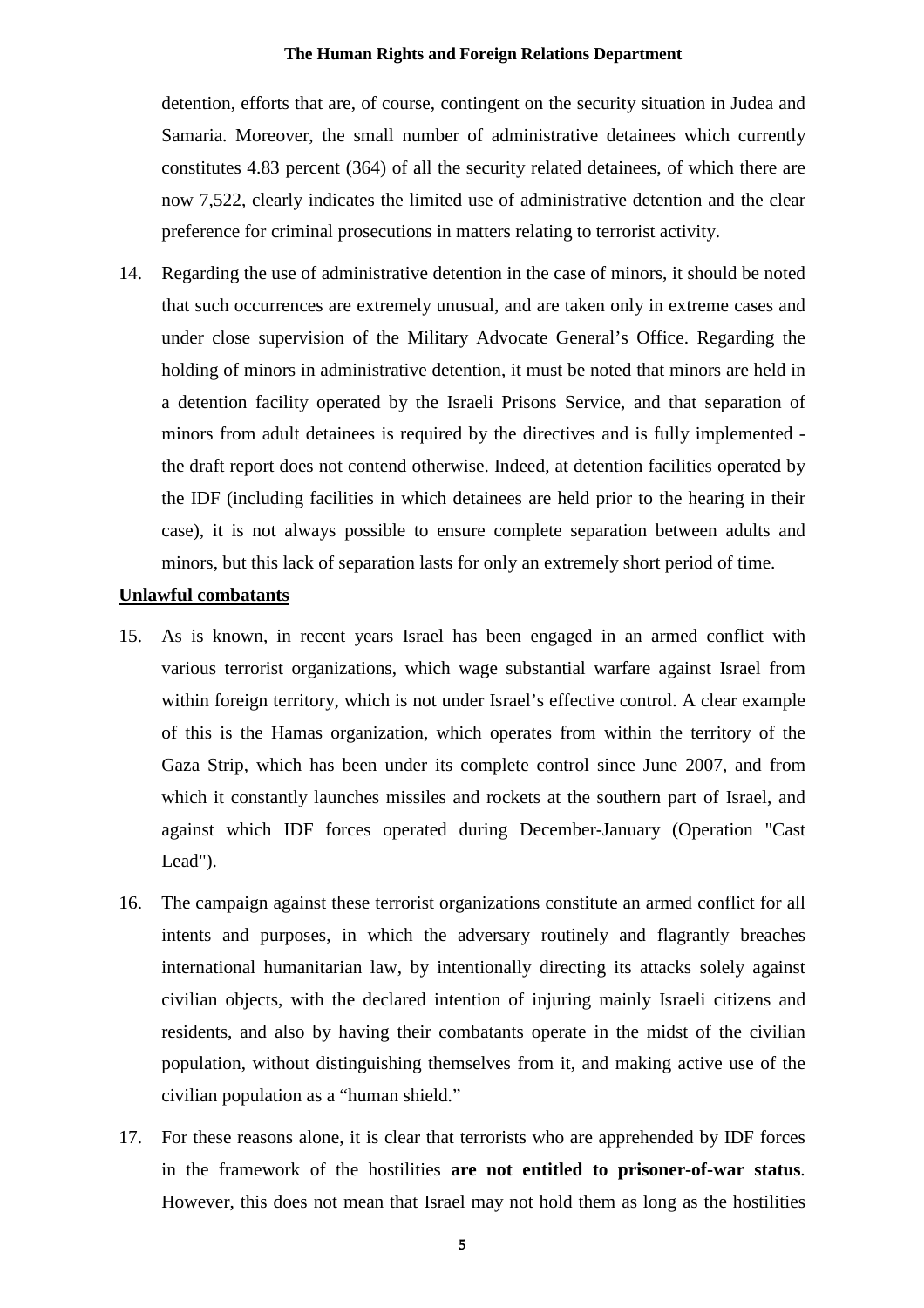actions continue, for the purpose of preventing them from returning to the "cycle of hostilities." Although this authority is not explicitly enshrined in the conventions that comprise international humanitarian law, it derives directly from the right of a party to a conflict to use force against the combatants of the adversary to remove them from the "cycle of hostilities."

- 18. The Internment of Unlawful Combatants Law (hereafter: "the IUC Law") is intended to anchor this basic principle of international humanitarian law in Israeli domestic law, by providing a procedure for the holding of enemy combatants and stipulating their basic rights. Thus, contrary to claims made in the draft report with regard to the purpose and intent of the Law, the Supreme Court affirmed that: "The law was therefore not intended to allow detainees to be held as 'bargaining chips.' The purpose of the law is to remove from the cycle of hostilities someone who belongs to a terrorist organization or who takes part in hostilities against the State of Israel."
- 19. It should be emphasized that the IUC Law requires that judicial review be conducted periodically also with respect to persons held pursuant to the Law (although these requirements do not exist with respect to prisoners of war).
- 20. The contention raised in the draft report whereby the state prefers using internment under the IUC Law to detention pursuant to the Administrative Detention Law, for the reason that the former provides greater freedom of action than the latter – is unfounded. First, as the Supreme Court recently held, each of the laws is intended for a different "population". Second, the statement that, in the case of internment under the IUC Law, "the judicial review is less frequent," is baseless. Regarding the caution and proportionality implemented in this procedure, one might note that the majority of those detained during Operation "Cast Lead" have been released, although their detention was approved by the court. The necessity in continued detention in constantly examined – and the IDF, in consultation with the ISA and the State Attorney's Office, found it appropriate to eventually cancel the internment orders. All but those of two – found to pose a significant risk.
- 21. The legality of the Law and its conformity to the relevant standards of international humanitarian law were confirmed by the Supreme Court (Cr. Ap. 6659/06, *A. and B. v. State of Israel*). In this case, the court discussed, *inter alia*, the argument that the Law creates a "third incarceration track," as claimed in the draft report. On this point, the Honorable President Beinisch held: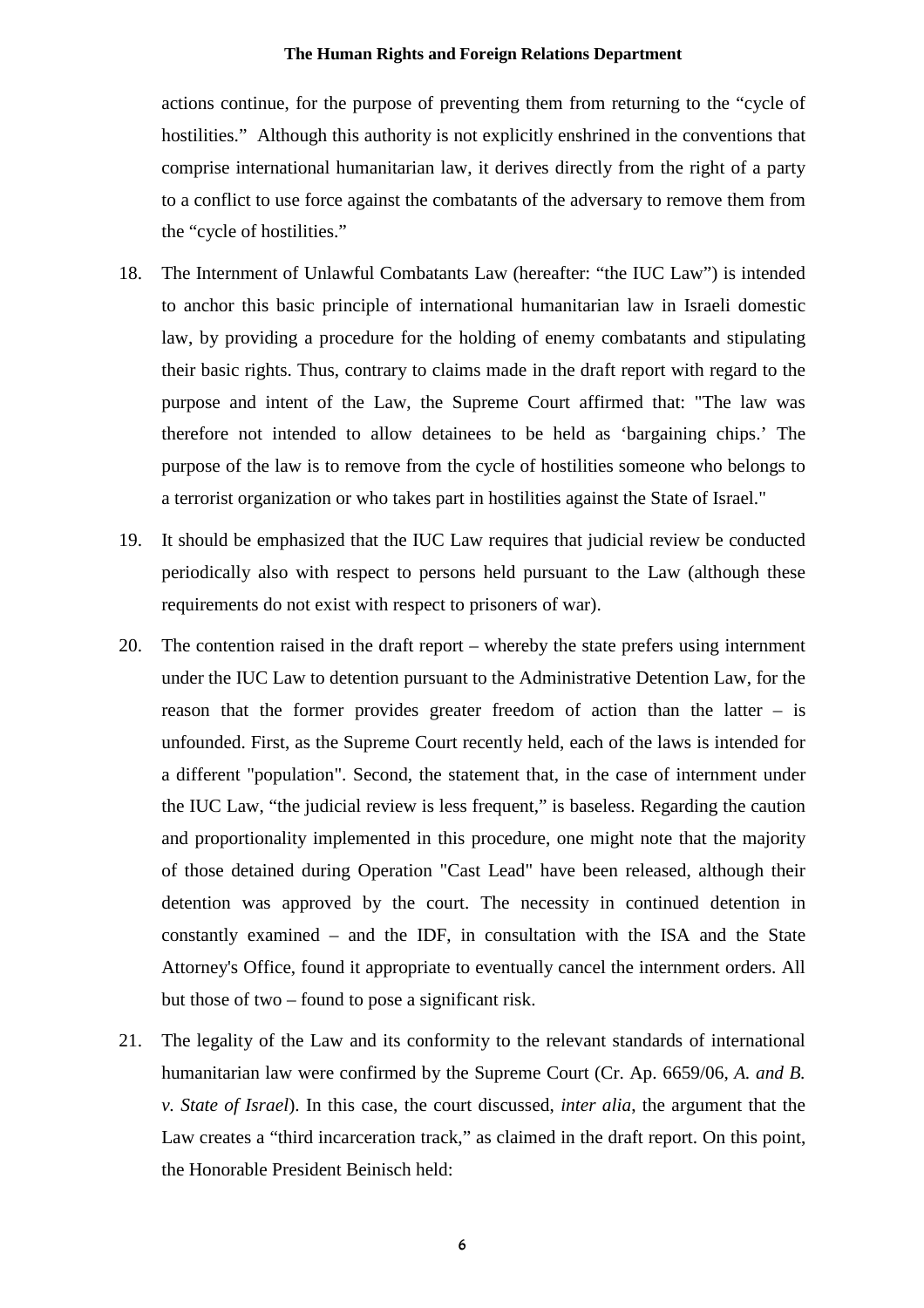"The appellants argued before us that the detention provisions provided in the law de facto create a third category of detention, which is neither criminal arrest nor administrative detention, and which is not recognized at all by Israeli law or international law. We cannot accept this argument.[…] It should be noted that the actual power provided in the law for the administrative detention of a 'civilian' who is an 'unlawful combatant' on account of the threat that he represents to the security of the state is not contrary to the provisions of international humanitarian law.".<sup>4</sup>

- 22. The argument that the amendment recently made to the IUC Law "likens the internment powers enshrined in the Law to those in administrative detention orders" is absolutely mistaken, as all the procedural restrictions specified in the IUC Law will continue to apply also where a "large-scale combat action" is declared.
- 23. It should also be noted that, in the framework of the said amendment, the District Court is empowered to appoint, for a detainee who is not represented by counsel, an attorney from the Public Defender's Office*,* and to postpone the judicial review until the detainee and his attorney have time to meet and consult (section  $6(c)$ ). Simultaneously, proceedings under the IUC Law were added to the list of instances in which a person is entitled to representation by the Public Defender's Office, which are specified in section 18(a) of the *Public Defenders Office Law* 1995-5755,
- 24. It would not be superfluous to state that the said right, for legal representation at the expense of the adversary side to an armed conflict, does not exist in international humanitarian law – whether regarding prisoners of war or any other detainee – and is granted, as an expression of the profound commitment of Israel to due process and transparency, to the extent possible, in the matter of all detainees.
- 25. Finally, it should be mentioned that, following further examination made with the relevant officials in the IDF, the IDF Spokesperson's response of 4 August 2009 to your letter regarding the number of persons being held under the IUC Law did not list two persons: a Lebanese citizen, with respect to whom an IUC order was issued on 7 July 2003, and who was released on 29 January 2004, and a Canadian citizen, with respect to whom an IUC order was issued on 21 October 2002, and who was released on 29 January 2004.